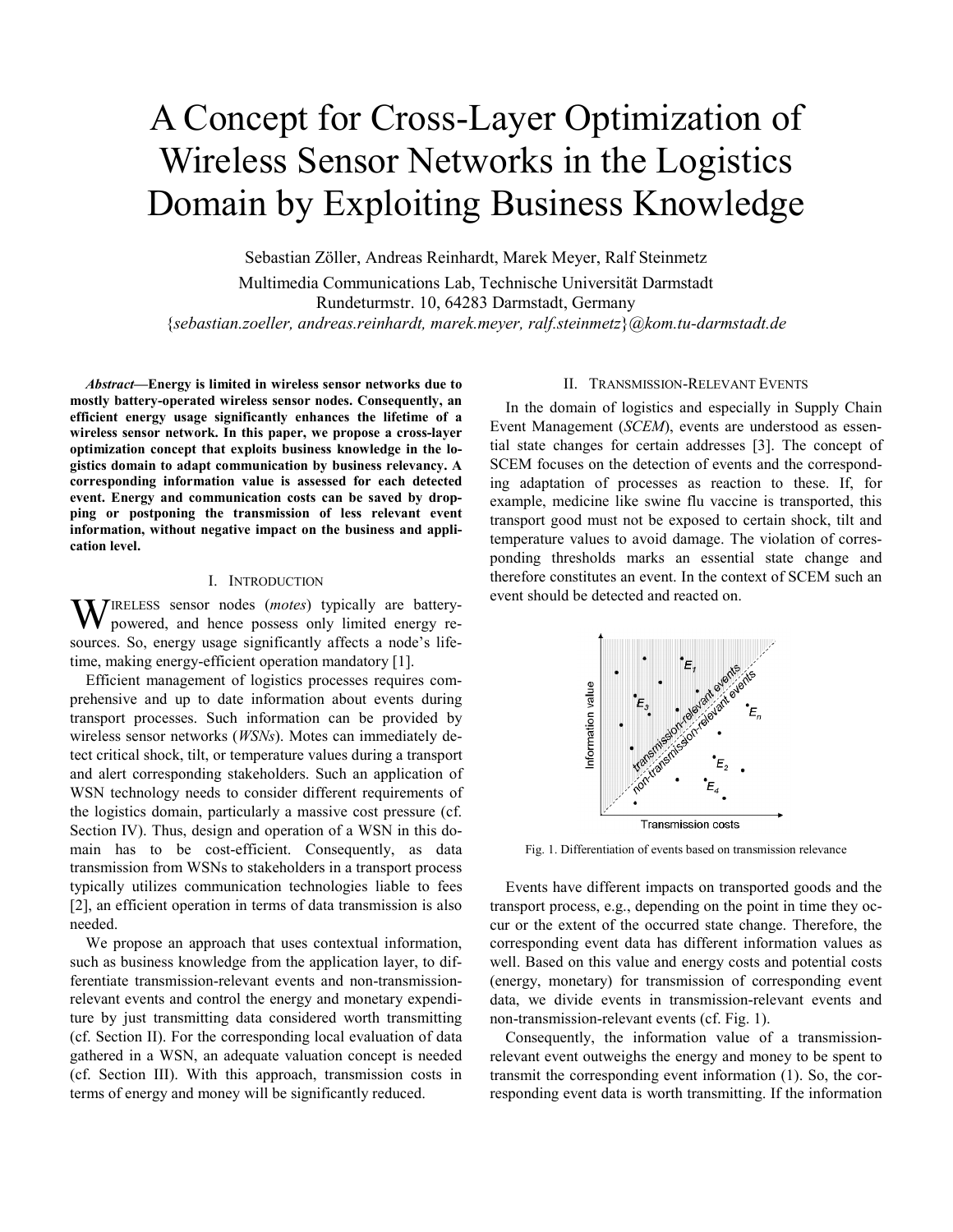value is less than the transmission costs, an event is classified as non-transmission-relevant event not worth transmitting (2).

$$
Transmission-relevant event_{E_x} \Leftrightarrow
$$
\n
$$
Information value_{E_x} \geq Transmission \ costs_{E_x}
$$
\n(1)

 $Non$  *- transmission - relevant event*<sub> $E_x$ </sub>  $\Leftrightarrow$ 

*Information value*<sub> $E_x$ </sub>  $\lt$  *Transmission costs*<sub> $E_x$ </sub>

(2)

## III. COMPONENTS OF AN INFORMATION VALUATION CONCEPT FOR CROSS-LAYER OPTIMIZATION BY EVENT DETECTION

The notion of transmission-relevant events is utilized by our information valuation concept, which runs locally on a mote and decides whether state changes measured by the mote constitute transmission-relevant events or not. The designed information valuation concept incorporates an event detection component and a valuation component (cf. Fig. 2).



Fig. 2. Information valuation concept to detect transmission-relevant events

The event detection component uses application data in the form of lightweight business rules to differentiate gathered sensor data into pure state information and essential state changes, constituting events. These business rules can for example consist of critical thresholds for transport goods concerning shock, tilt or temperature.

The valuation component applies an information valuation model to differentiate identified events in transmissionrelevant events and non-transmission-relevant events. The information valuation model makes use of sophisticated application data in the form of multifaceted business knowledge as well as locally available contextual information and an event history. Applicable business knowledge can consist of the value of the transport good, the extent of quality loss and value loss of the transport good due to the event, the importance of the corresponding customer, etc. Applicable locally available contextual information can consist of the current position in the transport process, currently available energy resources, currently available communication links, etc.

The development of such an approach has to explicitly consider the restricted available computing resources of motes, but as computing only consumes negligible amounts of energy compared to data transmission [4], efficiency gains in energy usage are expected. Additionally, as the described concept does not affect the transmission of transmission-relevant event data itself, the transmission can be further optimized by employing energy-aware communication protocols [5] and compression techniques [6].

## IV. CURRENT RESEARCH ON WSNS IN LOGISTICS

Several researchers are working in the field of WSN in logistics [7], [8]. Mostly, the focus is on application of WSN technology in food and cold chain logistics. Furthermore, research is primarily based on a strong technological point of view, e.g., developing specialized nodes or possibilities for fast and energy-efficient reprogramming of motes.

Our investigations of the logistics domain combined with expert interviews have shown that in addition to such technological requirements, originating from the specifics of WSN technology, specifics of the logistics domain have to be explicitly considered for a beneficial application of WSNs in this domain. The resulting logistics market specific requirements are dominated by the need for cost-efficiency as a consequence from the huge cost pressure in logistics. Therefore, WSN solutions for logistics have to explicitly address both energy-efficiency, as technological requirement, and costefficiency, as logistics market specific requirement.

# V. CONCLUSIONS AND OUTLOOK

Logistics is a promising application domain for WSNs, especially SCEM will benefit enormously from the possibility of local event detection in real-time by WSNs. To achieve these benefits, research has to consider technological requirements as well as logistics market specific requirements.

Based on our investigations of the application domain, we have introduced the notion of transmission-relevant events and non-transmission-relevant events, and sketched a corresponding local information valuation concept. The described approach allows optimization of transmission costs in terms of money and energy by an application layer-based control of the different communication layers exploiting business knowledge available on the application layer. Thus, technological requirements and logistics market specific requirements are addressed simultaneously. In the next steps, the detailed development of the information valuation concept is needed, followed by a prototypical implementation for evaluation purposes.

#### VI. ACKNOWLEDGMENT

This work was partially funded by the German Ministry of Education and Research in the context of the research project ADiWa (www.adiwa.net).

#### **REFERENCES**

- [1] G. J. Pottie and W. J. Kaiser, "Wireless integrated network sensors," *Communications of the ACM*, vol. 43, no. 5, pp. 51–58, 2000.
- [2] R. Jedermann, R. Schouten, A. Sklorz, W. Lang, and O. van Kooten, "Linking keeping quality models and sensor systems to an autonomous transport supervision system," in *Proceedings of the 2nd International Workshop on Cold Chain Management*, Bonn, 2006, pp. 3–18.